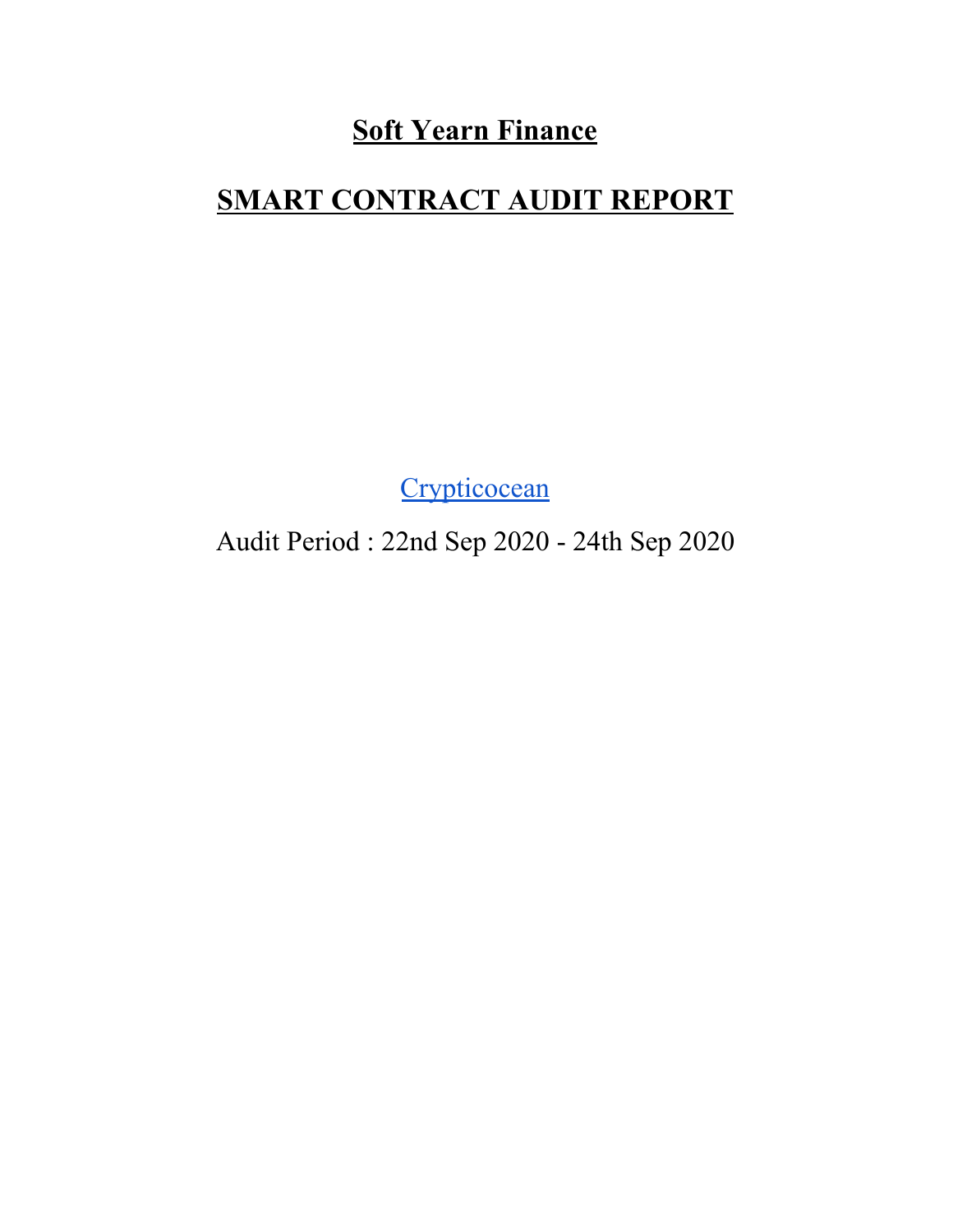### **Introduction :**

This Audit Report highlights the overall security of **[SYFI](https://syfi.finance/)** Smart Contracts. With this report, we have tried to ensure the reliability of their smart contract by complete assessment of their system's architecture and the smart contract codebase along with business logic.

### **Auditing Approach and Methodologies applied :**

The tokens has performed thorough testing of the project starting with analysing the code design patterns in which we reviewed the smart contract architecture to ensure it is structured and safe use of third party smart contracts and libraries.

Our tokens then performed a formal line by line inspection of the Smart Contract to find any potential issue like race conditions, transaction-ordering dependence, timestamp dependence, and denial of service attacks.

In the Unit testing Phase, we coded/conducted Custom unit tests written for each function in the contract to verify that each function works as expected. In Automated Testing, We tested the Smart Contract with our in-house developed tools to identify vulnerabilities and security flaws.

The code was tested in collaboration of our multiple tokens members and this included -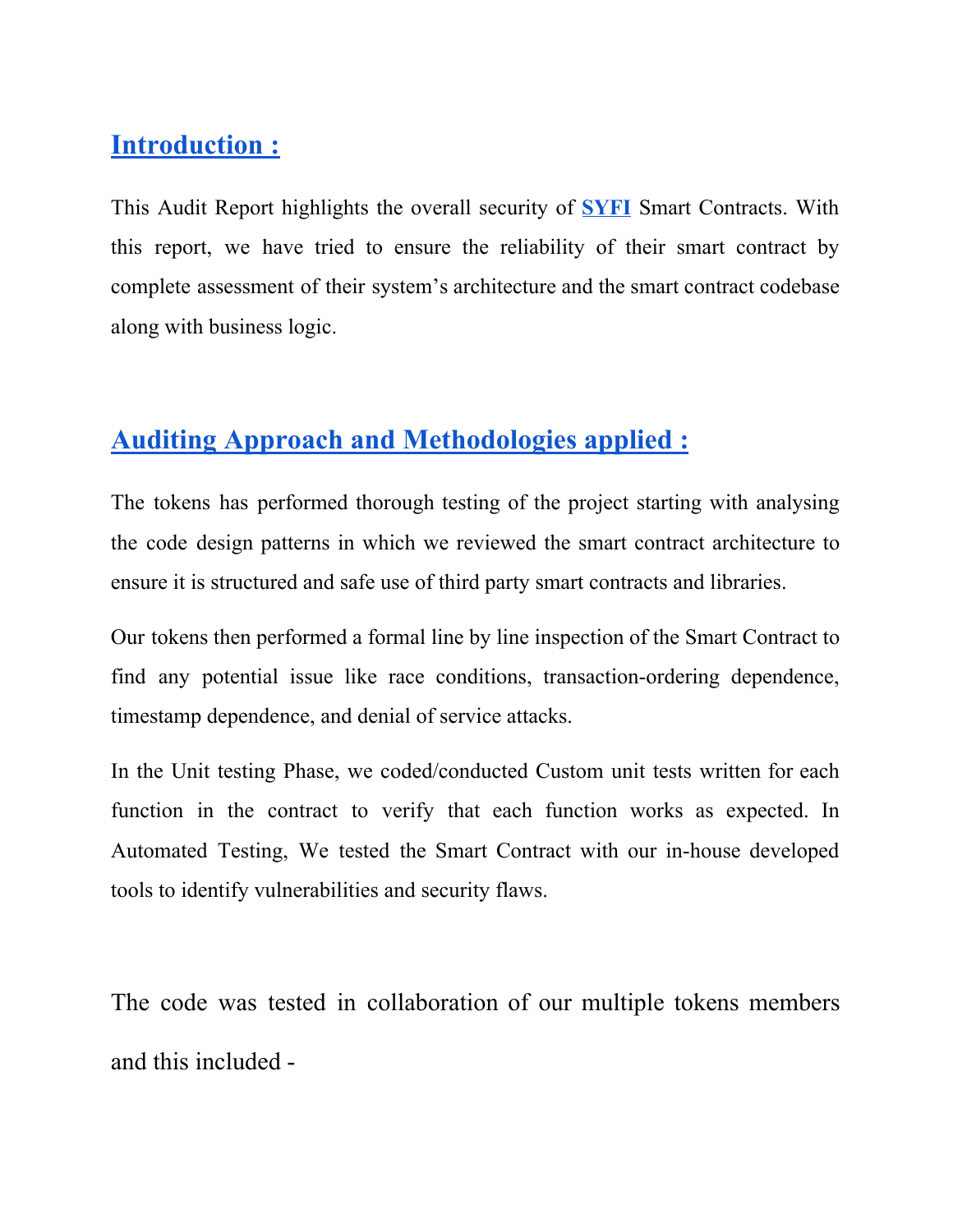- 1. Testing the functionality of the Smart Contract to determine proper logic has been followed throughout the process.
- 2. Analysing the complexity of the code by thorough, manual review of the code, line-by-line.
- 3. Deploying the code on testnet using multiple clients to run live tests
- 4. Analysing failure preparations to check how the Smart Contract performs in case of bugs and vulnerabilities.
- 5. Checking whether all the libraries used in the code are on the latest version.
- 6. Analysing the security of the on-chain data.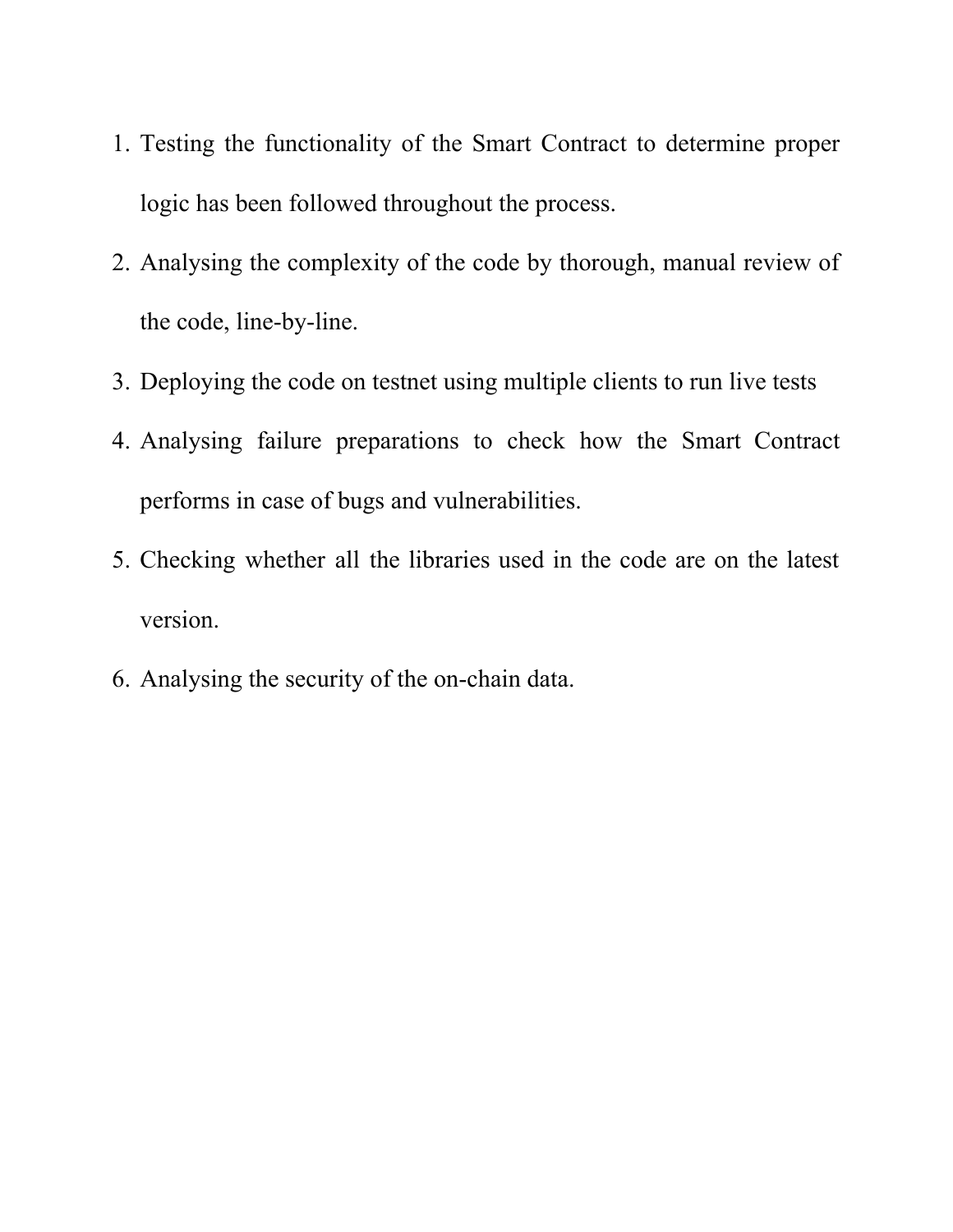#### **Audit Details**

- Project Name: SYFI
- website/Etherscan Code:

<https://etherscan.io/address/0xa77d7af8b02aB276a71A749D16dcB57831825ABd#code> <https://etherscan.io/address/0x1fb8ce2040f79927ecf10b359c8bd987c61b09cd#code> <https://etherscan.io/address/0x91d0b6296e334b872ac6cb297d14eb7cd2612ad8#code> <https://etherscan.io/address/0xc3ac881fb2a3fe48a8e8303ac251d341d1dd603d#code>

- Languages: Solidity (Smart contract), Javascript (Unit Testing)
- Platforms and Tools: Remix IDE, Truffle, Truffle tokens, Ganache, Slither, Surya, Echidna, Manticore
- Audit Period : 22nd September 2020 24th September 2020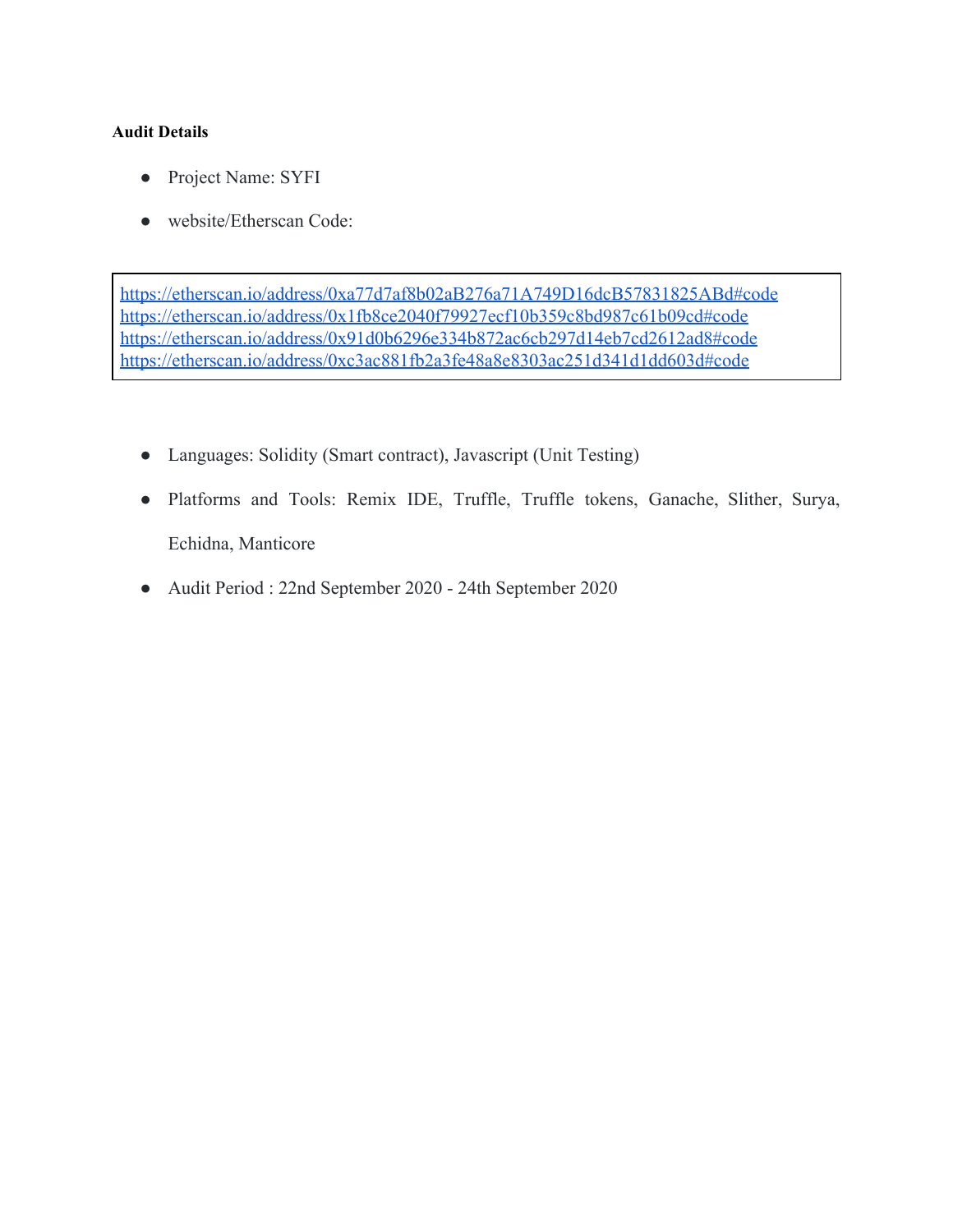### **Summary of SYFI Smart Contract :**

CrypticOcean conducted a security audit of a smart contract of SYFI. SYFI contract is used to create the basic ERC20 token with elastic supply, which is a SYFI TOKEN, Smart contract contains basic functionalities of an ERC20 token.

> Name: Soft Yearn Finance Symbol: SYFI Total supply : 60000 SYFI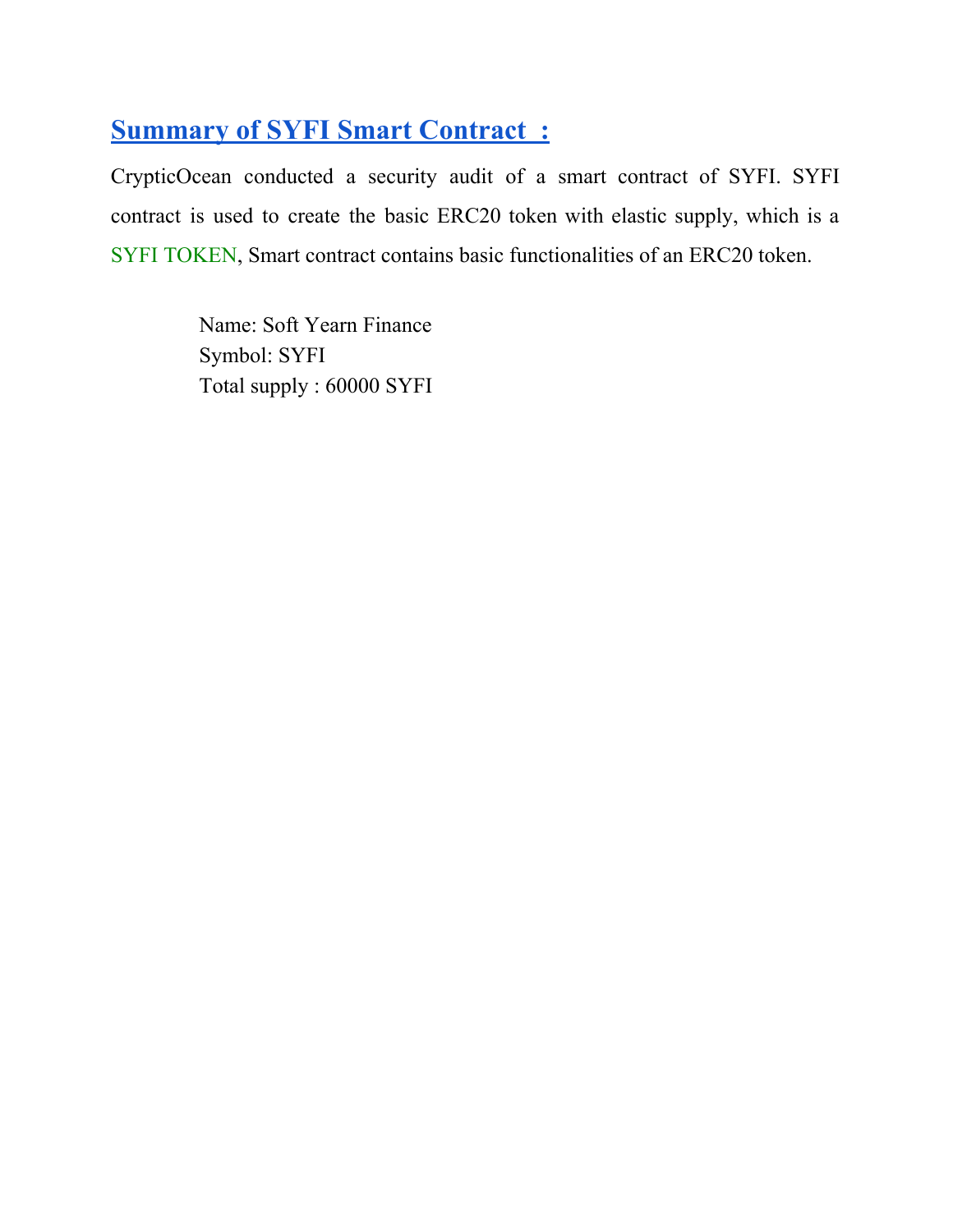#### **Audit Goals**

The focus of the audit was to verify that the smart contract system is secure, resilient and working according to its specifications. The audit activities can be grouped in the following three categories:

Security: Identifying security related issues within each contract and the system of contracts.

Sound Architecture: Evaluation of the architecture of this system through the lens of established smart contract best practices and general software best practices.

Code Correctness and Quality: A full review of the contract source code. The primary areas of focus include:

- Correctness
- Readability
- Sections of code with high complexity
- Quantity and quality of test coverage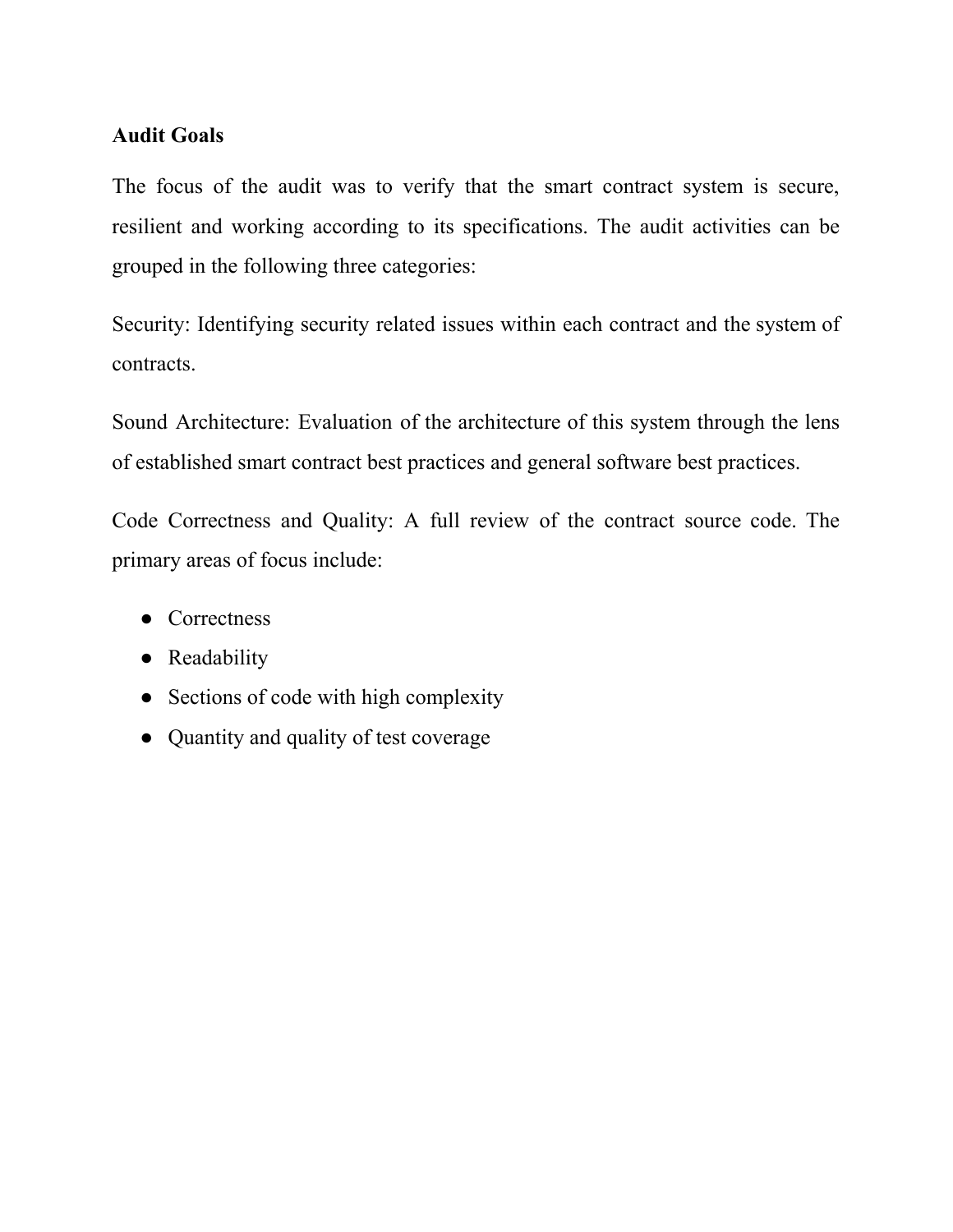**Security Level references** :

Every issue in this report was assigned a severity level from the following:

**High severity issues will bring problems and should be fixed.**

**Medium severity issues could potentially bring problems and should eventually be fixed.**

**Low severity issues are minor details and warnings that can remain unfixed but would be better fixed at some point in the future.**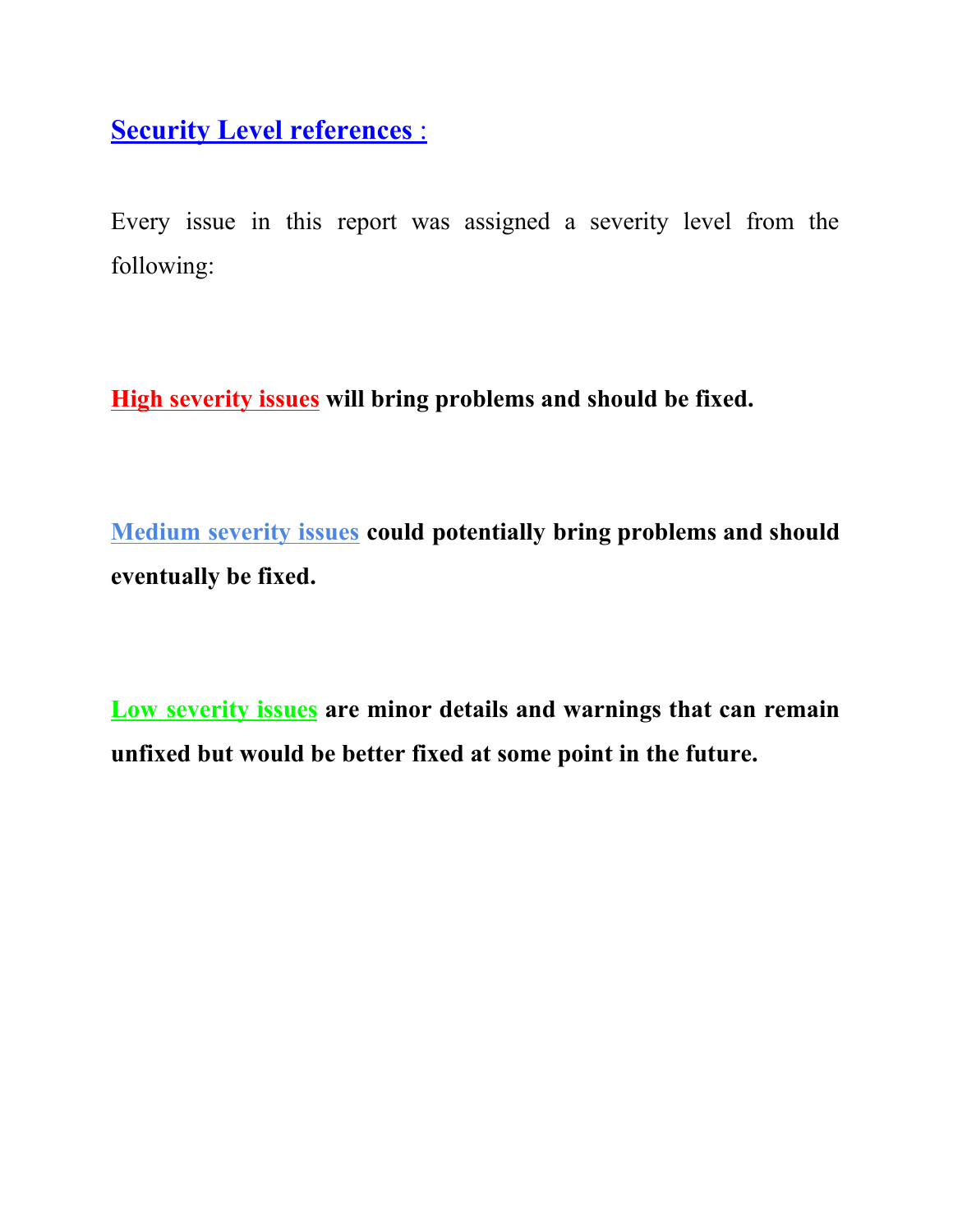#### **Number of issues per severity**

|               | Low | <b>Medium</b> | <b>High</b> |
|---------------|-----|---------------|-------------|
| <b>Open</b>   | O   | c             |             |
| <b>Closed</b> |     |               |             |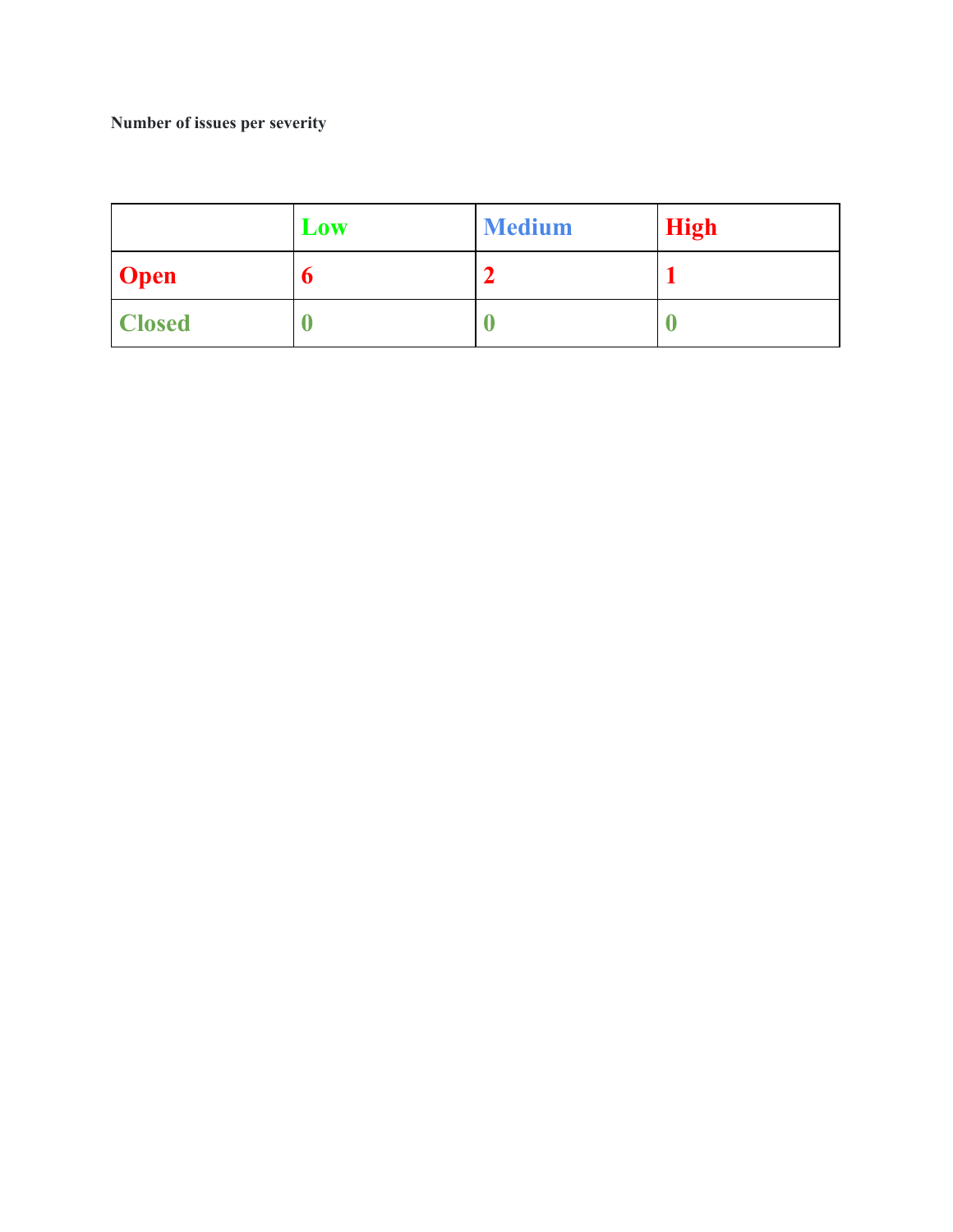# **High severity issues:-**

1. Reentrancy Issue posibility

Reentrancy in UFragmentsPolicy.initialize(address,UFragments,IOracle) (UFragmentsPolicy.sol#1006-1027):

External calls:

- oracle.update() (UFragmentsPolicy.sol#1025)
	- (baseYFIValue,None,None,None) = oracle.getData()

```
(UFragmentsPolicy.sol#1026)
```
State variables written after the call(s):

- (baseYFIValue,None,None,None) = oracle.getData()

(UFragmentsPolicy.sol#1026)

#### **Do not update a variable after external call**

#### **Status: Not fixed Yet**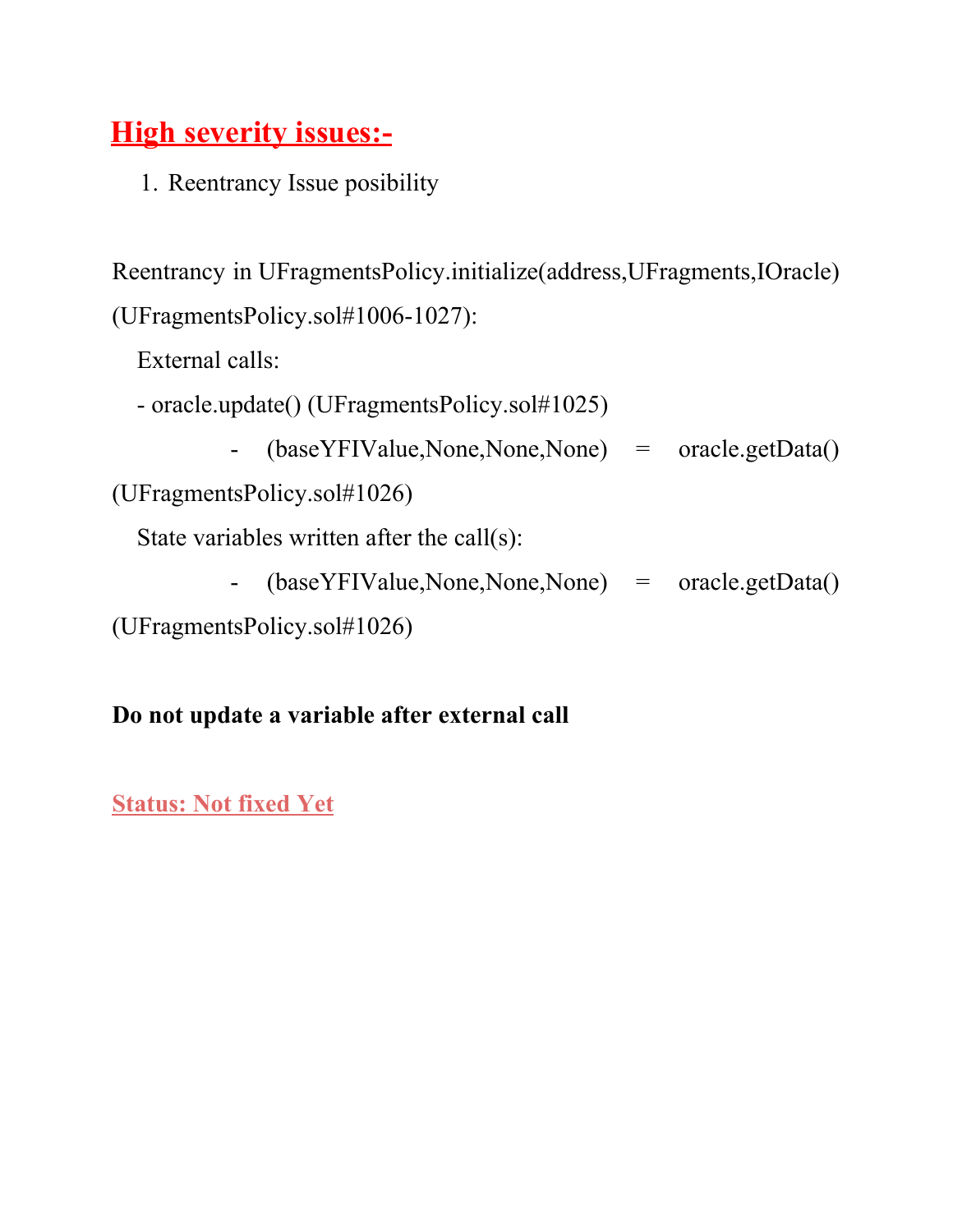# **Medium Severity Issues:-**

1. Reuse of multiple contracts are found listing all in below table

please remove the reused code and make it optimize

SafeMath is re-used:

- ExampleOracleSimple.sol#9-150

- UFragmentsPolicy.sol#14-72
- Orchestrator.sol#161-219
- UFragmentsPolicy.sol#14-72

IUniswapV2Pair is re-used:

- ExampleOracleSimple.sol#168-217

- UFragmentsPolicy.sol#746-795

- Orchestrator.sol#759-808

- UFragmentsPolicy.sol#746-795

Initializable is re-used:

- Orchestrator.sol#22-67

- UFragmentsPolicy.sol#91-136

Ownable is re-used:

- Orchestrator.sol#79-150

- UFragmentsPolicy.sol#148-219

As a result, the inherited contracts are not correctly analyzed:

- Orchestrator (Orchestrator.sol#1103-1247)

SafeMathInt is re-used:

- Orchestrator.sol#255-327

- UFragmentsPolicy.sol#255-327

UInt256Lib is re-used:

- Orchestrator.sol#337-352

- UFragmentsPolicy.sol#337-352

```
IERC20 is re-used:
```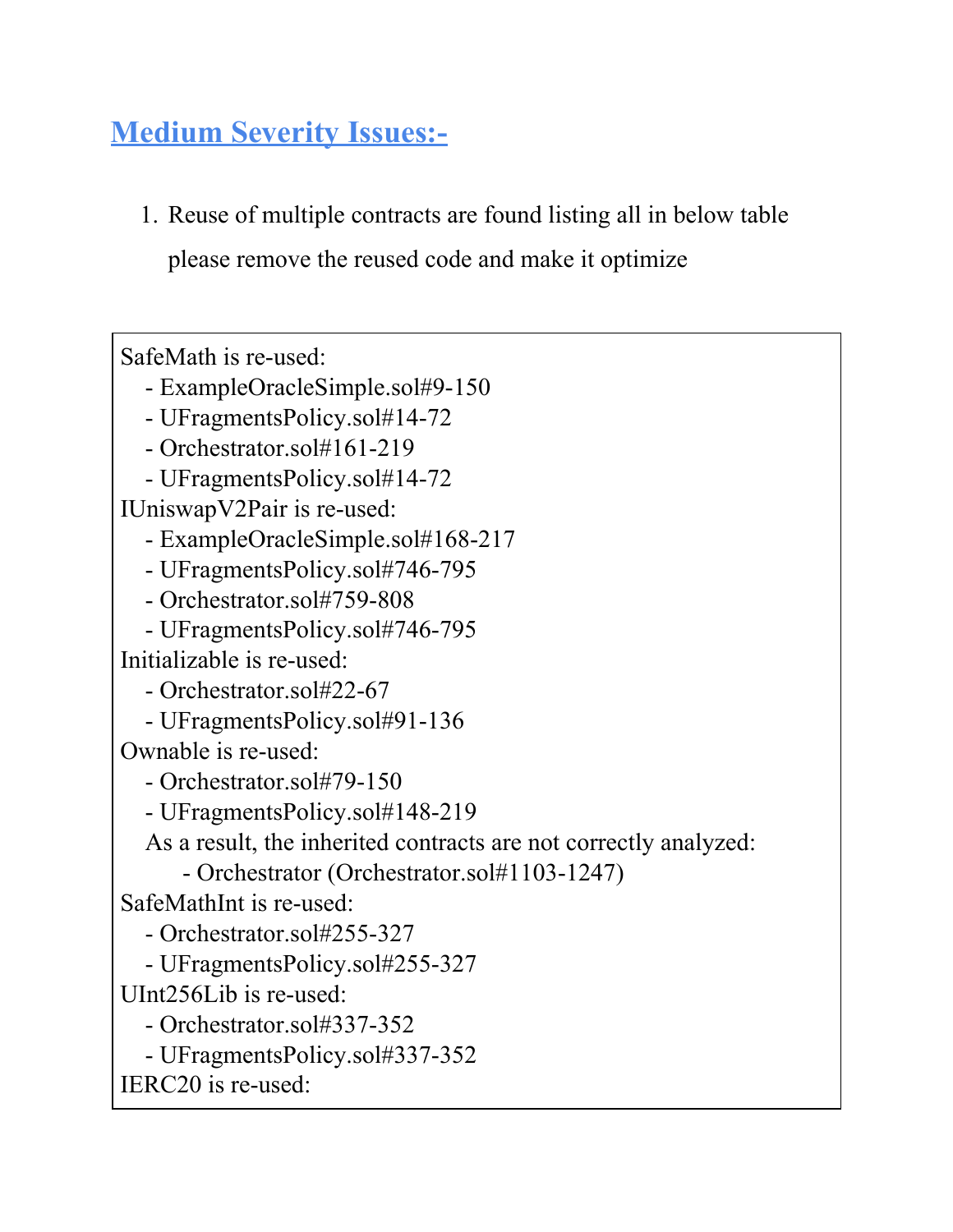- Orchestrator.sol#363-390

- UFragmentsPolicy.sol#359-386

ERC20Detailed is re-used:

- Orchestrator.sol#403-436

- UFragmentsPolicy.sol#395-428 UFragments is re-used:

- Orchestrator.sol#454-752

- UFragmentsPolicy.sol#443-741 IOracle is re-used:

- Orchestrator.sol#810-813

- UFragmentsPolicy.sol#797-800

UFragmentsPolicy is re-used:

- Orchestrator.sol#824-1090

- UFragmentsPolicy.sol#811-1077

Orchestrator (Orchestrator.sol#1103-1247) inherits from a contract for which the name is reused.

- Slither could not determine which contract has a duplicate name:

-Ownable (UFragmentsPolicy.sol#148-219)

- Check if:

- A inherited contract is missing from this list,

- The contract are imported from the correct files.

UFragments (Orchestrator.sol#454-752) inherits from a contract for which the name is reused.

- Slither could not determine which contract has a duplicate name:

-Ownable (UFragmentsPolicy.sol#148-219)

-ERC20Detailed (UFragmentsPolicy.sol#395-428)

- Check if:

- A inherited contract is missing from this list,

- The contract are imported from the correct files.

UFragmentsPolicy (Orchestrator.sol#824-1090) inherits from a contract for which the name is reused.

- Slither could not determine which contract has a duplicate name: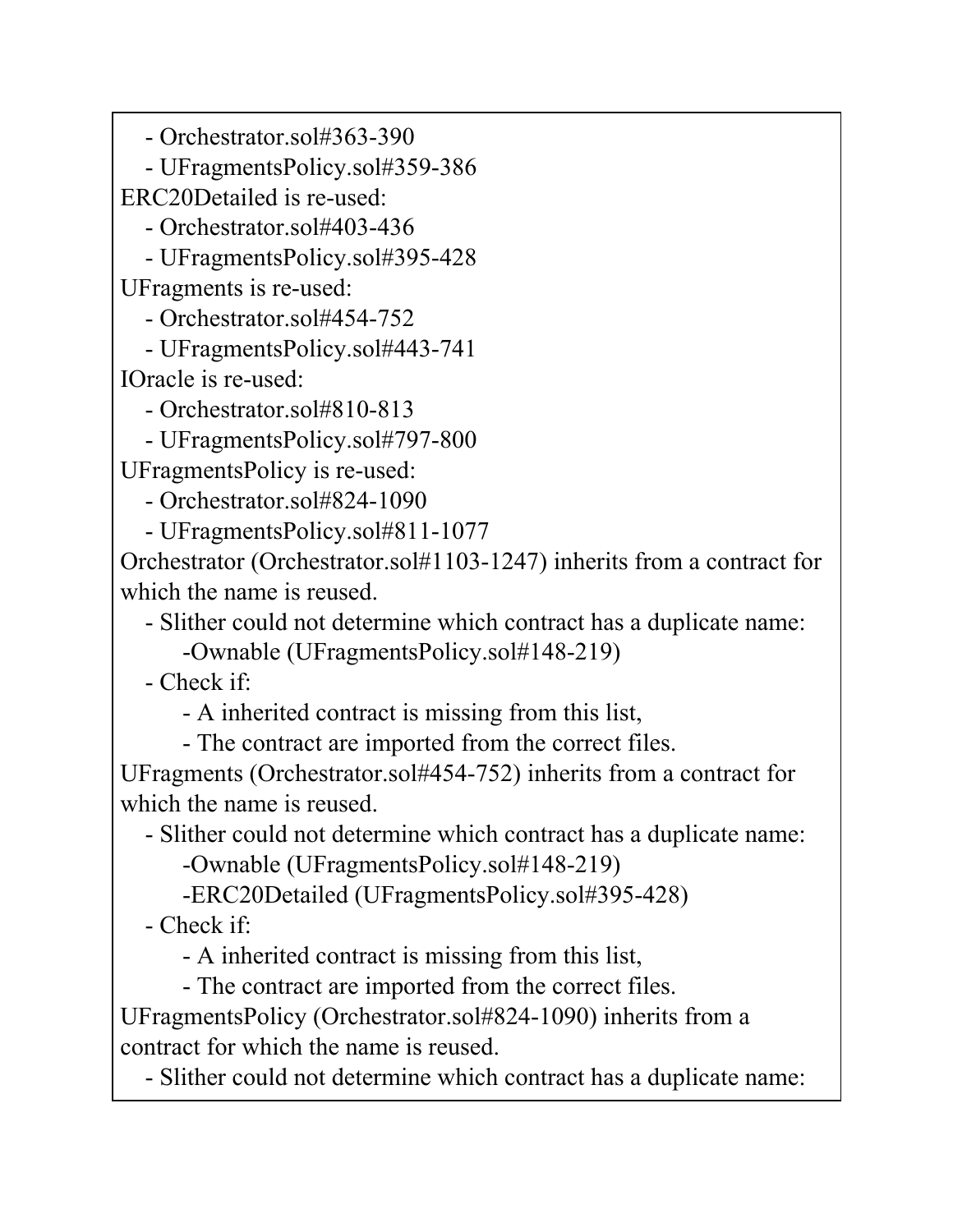-Ownable (UFragmentsPolicy.sol#148-219)

- Check if:

- A inherited contract is missing from this list,

- The contract are imported from the correct files.

Reference:

https://github.com/crytic/slither/wiki/Detector-Documentation#name-r eused

### **Status: Not fixed Yet**

2. Uninitialised Local variable

UniswapV2Library.getAmountsOut(address,uint256,address[]).i

(ExampleOracleSimple.sol#397) is a local variable never initialized

FixedPoint.mul(FixedPoint.uq112x112,uint256).z

(ExampleOracleSimple.sol#274) is a local variable never initialized

**Status: Not fixed Yet**

## **Low Severity Issues:-**

**1. Contract version should be locked pragma solidity ^0.4.24; Ufragment.sol**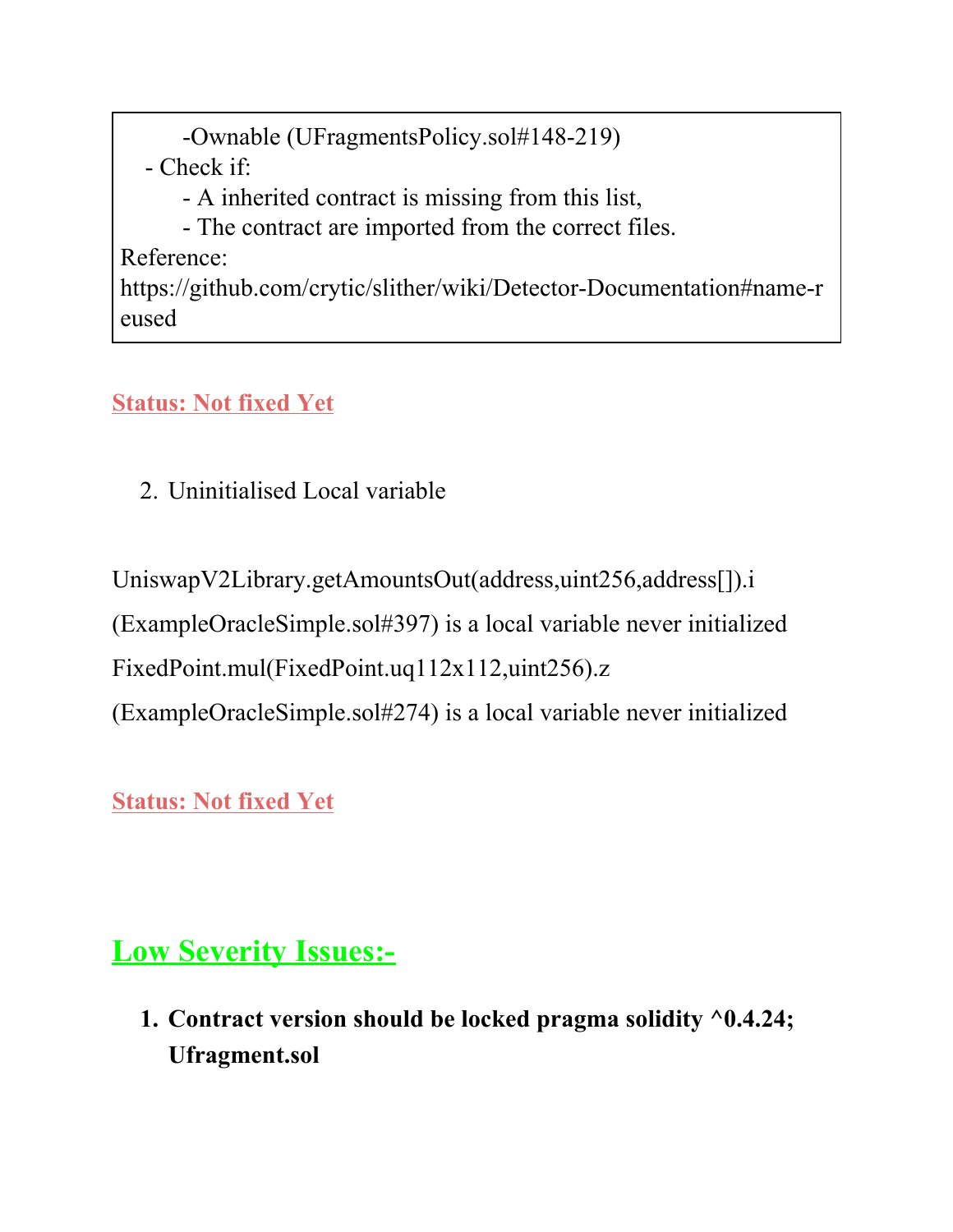#### **Description:**

An unlocked compiler version in the source code of the contract permits the user to compile it

at or above a particular version. This, in turn, leads to differences in the generated bytecode

between compilations due to differing compiler version numbers.

This can lead to an ambiguity when debugging as compiler specific bugs may occur in the

codebase that would be hard to identify over a span of multiple compiler versions rather than a

specific one.

#### **Recommendation**

We advise that the compiler version is instead locked at the lowest version possible that the full project can be compiled at.

### **Status: Not fixed Yet**

#### **2. pragma solidity ^0.4.24; UfragmentPolicy.sol Line 356**

**Description:**

An unlocked compiler version in the source code of the contract permits the user to compile it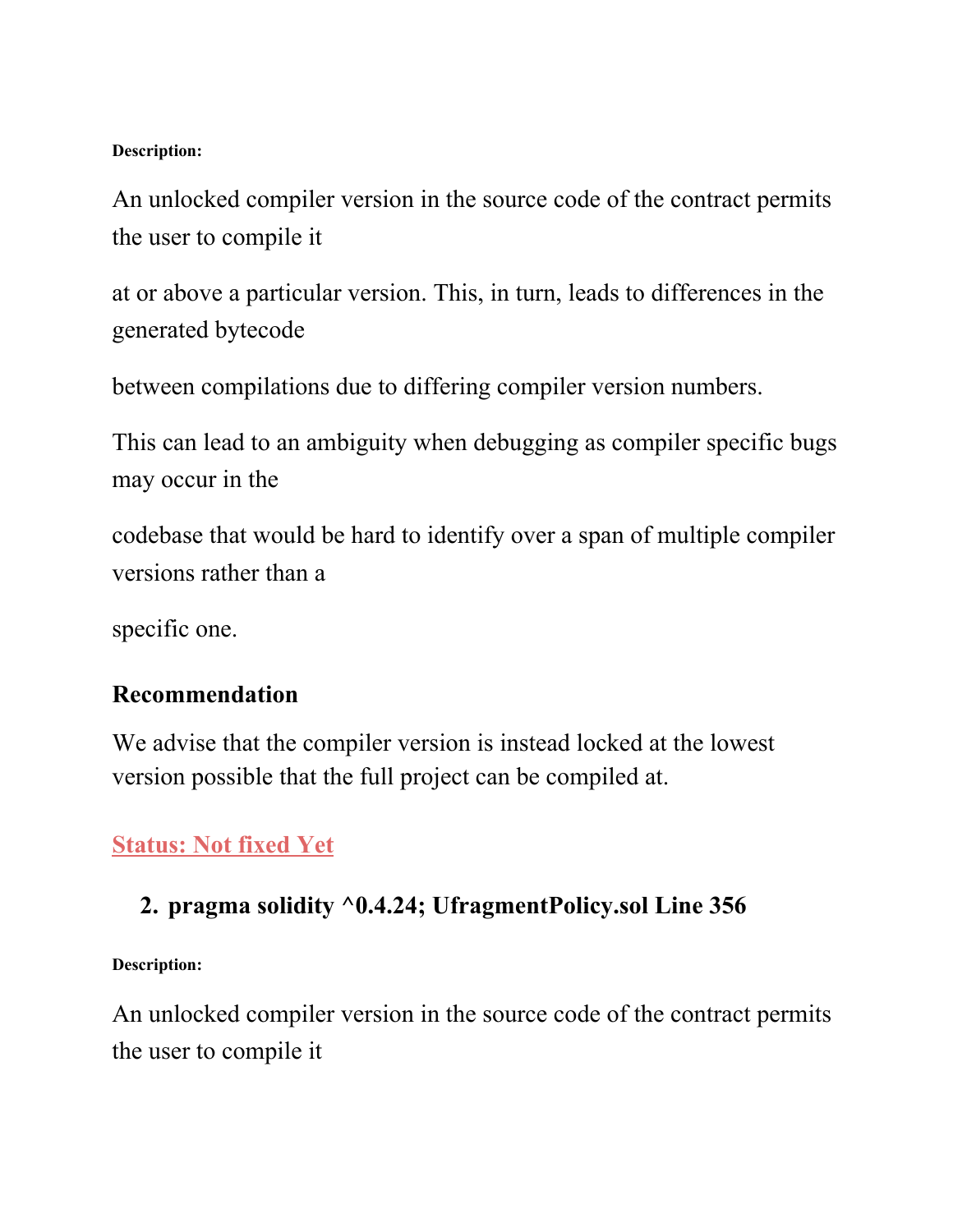at or above a particular version. This, in turn, leads to differences in the generated bytecode

between compilations due to differing compiler version numbers.

This can lead to an ambiguity when debugging as compiler specific bugs may occur in the

codebase that would be hard to identify over a span of multiple compiler versions rather than a

specific one.

#### **Recommendation**

We advise that the compiler version is instead locked at the lowest version possible that the full project can be compiled at.

3. **Should use Address guard** , at **address uniswapV2Pair = 0xf72a9316620422f9921a1616c1934543e9e7e95e;**

#### **Recommendation**

Should be used as

"address(0xf72a9316620422f9921a1616c1934543e9e7e95e);"

And also use iscontract() function to check if address is of contract or not.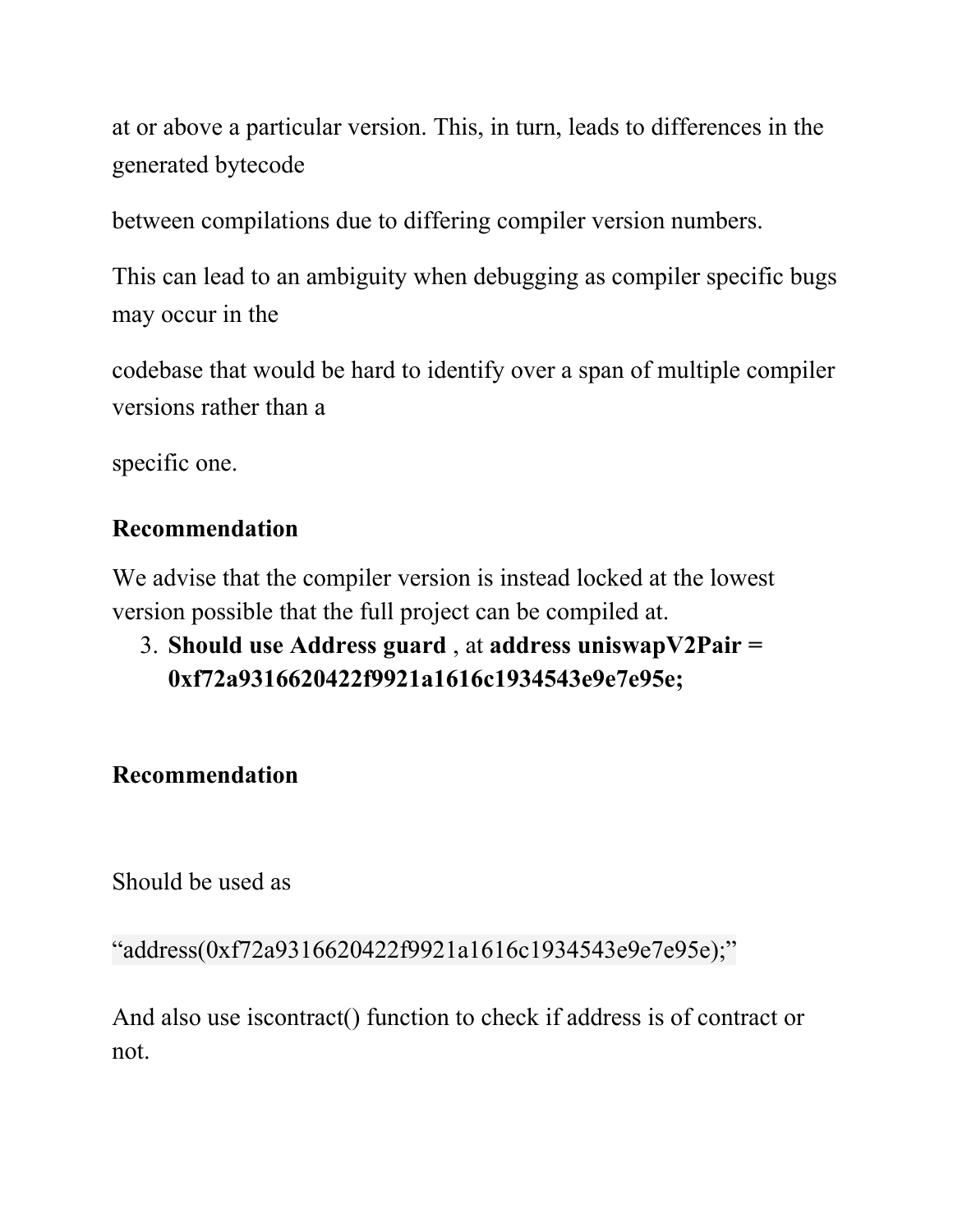#### **Status: Not fixed Yet**

4. Should be declared as constant

"address uniswapV2Pair = 0xf72a9316620422f9921a1616c1934543e9e7e95e;"

#### **Recommendation**

Should be used as

"Address unisswapV2Pair contant address(0xf72a9316620422f9921a1616c1934543e9e7e95e);"

5. Unused State variables

SafeMathInt.MAX\_INT256 (UFragmentsPolicy.sol#257) is never used in SafeMathInt (UFragmentsPolicy.sol#255-327)

Ownable. gap (UFragmentsPolicy.sol#218) is never used in UFragments (UFragmentsPolicy.sol#443-741)

Ownable. gap (UFragmentsPolicy.sol#218) is never used in UFragmentsPolicy (UFragmentsPolicy.sol#811-1077)

Ownable.\_\_\_\_\_\_gap (UFragmentsPolicy.sol#218) is never used in Orchestrator (Orchestrator.sol#1103-1247)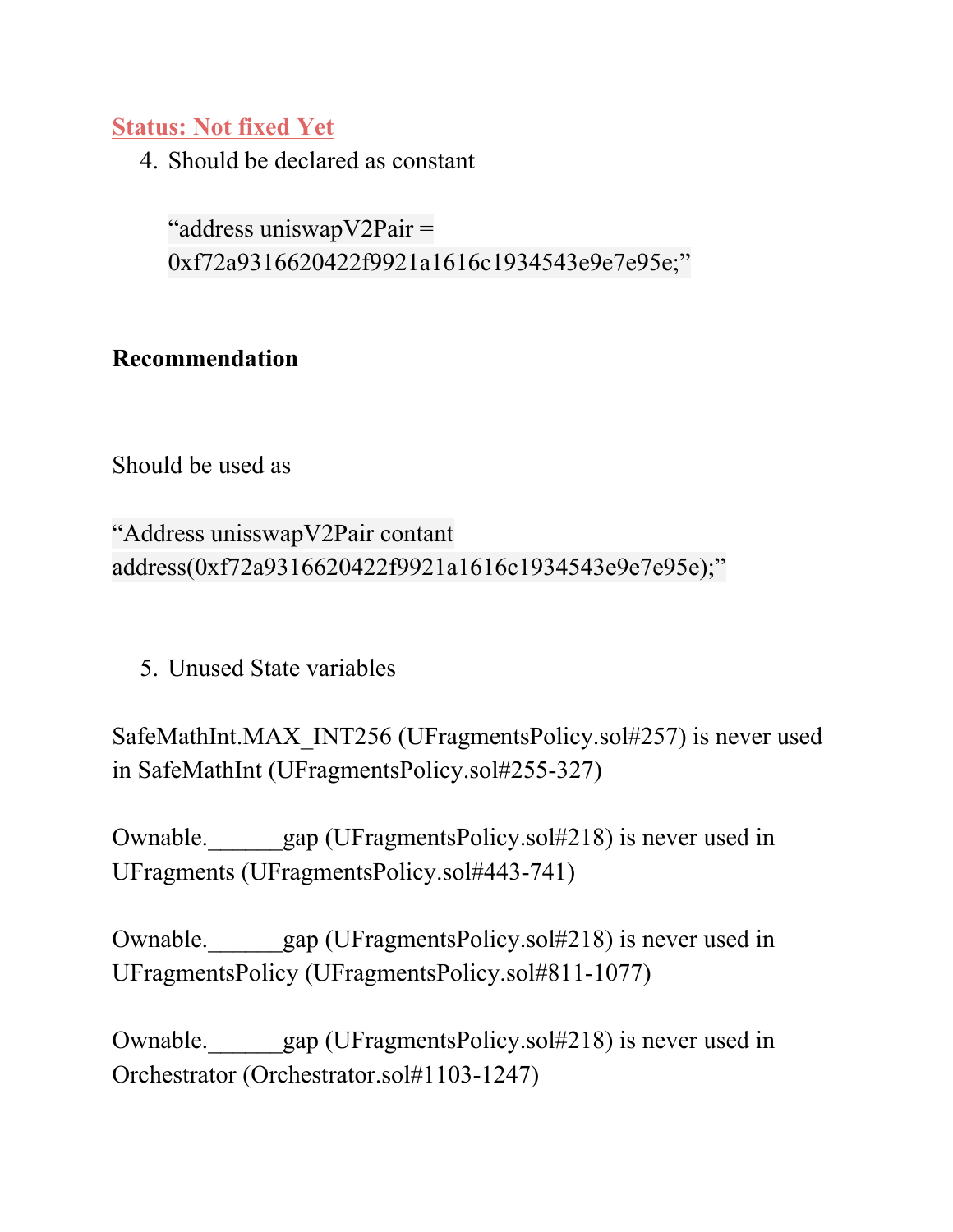6. Functions should be declared External

renounceOwnership() should be declared external: - Ownable.renounceOwnership() (UFragmentsPolicy.sol#195-198) transferOwnership(address) should be declared external: - Ownable.transferOwnership(address) (UFragmentsPolicy.sol#204-206) name() should be declared external: - ERC20Detailed.name() (UFragmentsPolicy.sol#409-411) symbol() should be declared external: - ERC20Detailed.symbol() (UFragmentsPolicy.sol#416-418) decimals() should be declared external: - ERC20Detailed.decimals() (UFragmentsPolicy.sol#423-425) totalSupply() should be declared external: - UFragments.totalSupply() (UFragmentsPolicy.sol#603-605) balanceOf(address) should be declared external: - UFragments.balanceOf(address) (UFragmentsPolicy.sol#611-613) transfer(address,uint256) should be declared external: - UFragments.transfer(address,uint256) (UFragmentsPolicy.sol#621-632) allowance(address,address) should be declared external: - UFragments.allowance(address,address) (UFragmentsPolicy.sol#640-646) transferFrom(address,address,uint256) should be declared external: - UFragments.transferFrom(address,address,uint256) (UFragmentsPolicy.sol#654-669) approve(address,uint256) should be declared external: - UFragments.approve(address,uint256) (UFragmentsPolicy.sol#682-690) increaseAllowance(address,uint256) should be declared external: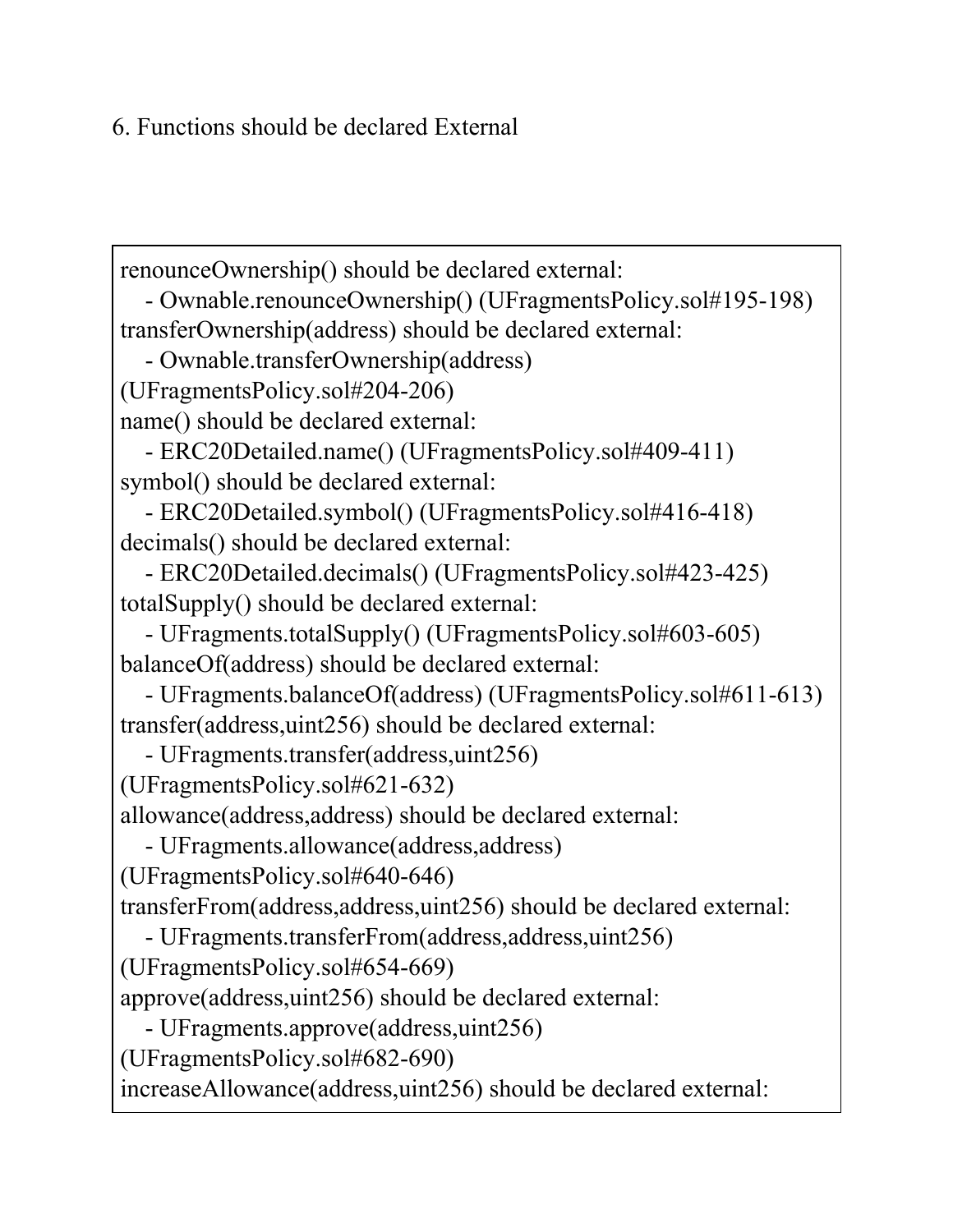- UFragments.increaseAllowance(address,uint256) (UFragmentsPolicy.sol#699-713) decreaseAllowance(address,uint256) should be declared external: - UFragments.decreaseAllowance(address,uint256) (UFragmentsPolicy.sol#721-740) initialize(address,UFragments,IOracle) should be declared external: - UFragmentsPolicy.initialize(address,UFragments,IOracle) (UFragmentsPolicy.sol#1006-1027) inRebaseWindow() should be declared external: - UFragmentsPolicy.inRebaseWindow() (UFragmentsPolicy.sol#1033-1038) setCompleted(uint256) should be declared external: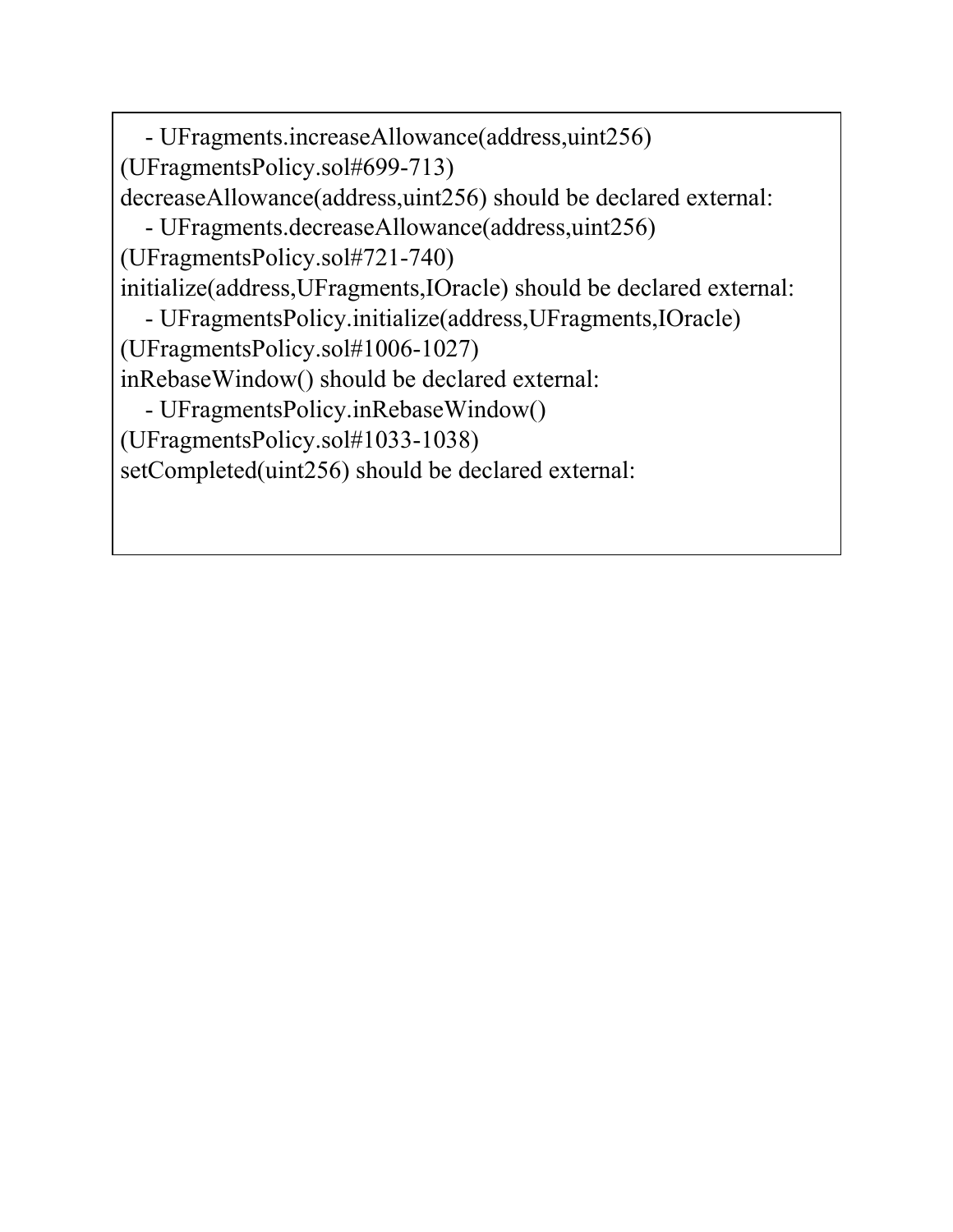# **Unit Testing**

### **Test Suite**

#### **Contract: SYFI Token Contracts**

 $\checkmark$  Should check a name of a token

 $\checkmark$  Should check a symbol of a token

 $\checkmark$  Should check a decimal of a token

 $\checkmark$  Should check a owner of a token (61ms)

✓ Should check a balance of a token contract

 $\checkmark$  Should check a balance of a owner (73ms)

 $\checkmark$  Should check the otc Token Sent when not sent using function

 $\checkmark$  Should check the total supply of a token contract

✓ Should check if contract is paused or not

 $\checkmark$  Should Not be able to pause the contract by non owner account (52ms)

 $\checkmark$  Should be able to pause the contract (40ms)

 $\checkmark$  Should check if contract is paused or not after pause

 $\checkmark$  Should Not be able to unpause the contract by non owner account (55ms)

✓ Should be able to unpause the contract from Owner Account

✓ Should check if contract is paused or not after unpaused

 $\checkmark$  Should check the otc Token Sent before sending otc tokens

 $\checkmark$  Should check a balance of a otc token receiver

 $\checkmark$  Should Not be able to send token to otc when value is wrong (43ms)

✓ Should Not be able to send token to otc by Non owner account (39ms)

 $\checkmark$  Should be able to send token to otc by owner only (50ms)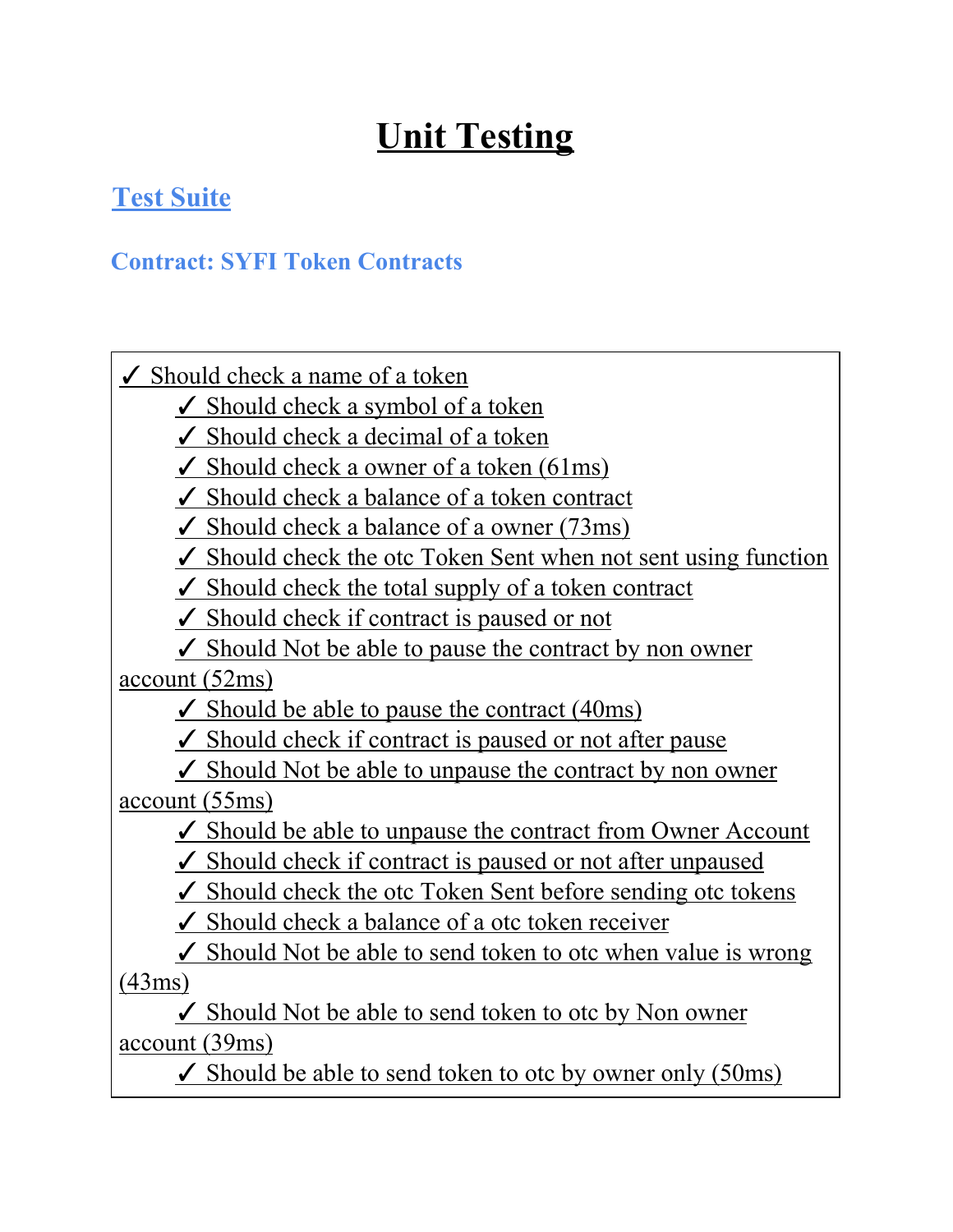$\checkmark$  Should check a balance of a otc token reciever

 $\checkmark$  Should check the otc Token Sent before sending otc tokens

 $\checkmark$  Should check a balance of a owner

✓ Should Not be able to send token to uniSwapLiquidity by Non owner Account (39ms)

 $\checkmark$  Should be able to send token to uniSwapLiquidity by owner only (54ms)

 $\checkmark$  Should check a balance of a Uniswap token receiver

 $\checkmark$  Should check the Uniswap Token Sent after sending Uniswap tokens

✓ Should check a balance of a Owner

 $\checkmark$  Should check a balance of a future token receiver

 $\checkmark$  Should check the future Token Sent before sending future tokens

✓ Should check a balance of a Owner

 $\checkmark$  Should Not be able to send token to ecosystem by Non owner Account (45ms)

✓ Should be able to send token to ecosystem by owner only (45ms)

 $\checkmark$  Should check a balance of a ecosystem token receiver

 $\checkmark$  Should check the ecosystem Token Sent after sending tokens

✓ Should check a balance of a owner

 $\checkmark$  Should check a balance of a accounts[1] whos tokens are locked

 $\checkmark$  should check a cycle of locked token Account [1]

 $\checkmark$  Should Not be able to transfer token when locking period is active (38ms)

 $\checkmark$  Should be able to increase time to get first cycle

 $\checkmark$  Should be able to check cycle

 $\checkmark$  Should be able to transfer token when locking period cycle is 1 (45ms)

 $\checkmark$  should check tokens tokens released by tokens token holder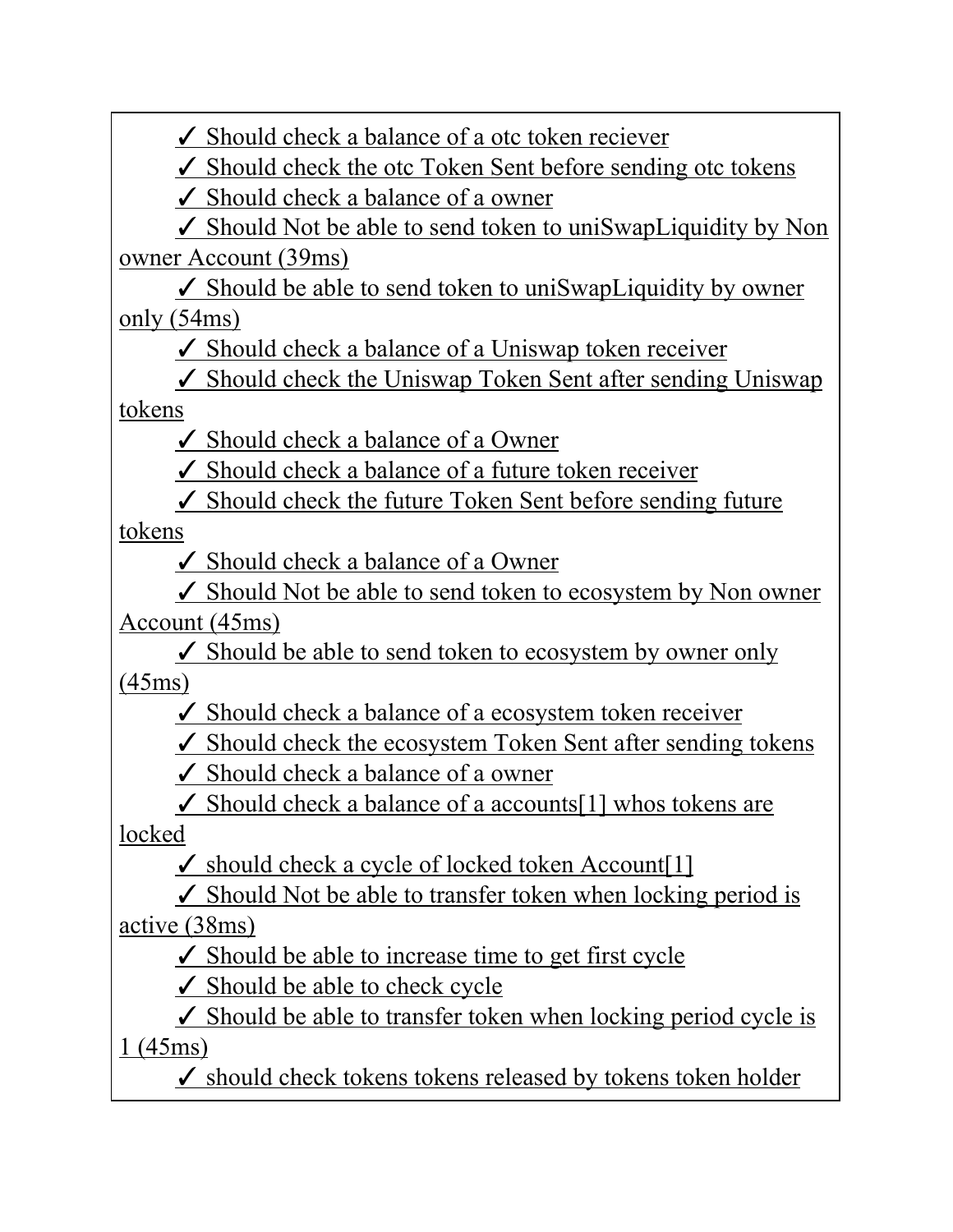accounts[1]

 $\checkmark$  Should check a balance of a beneficiary accounts[4]

 $\checkmark$  Should be able to transfer token when locking period cycle is 1 again as limit is not matched yet (51ms)

 $\checkmark$  should check tokens tokens released by tokens token holder accounts[1]

 $\checkmark$  Should check a balance of a beneficiary accounts[4]

 $\checkmark$  Should not be able to transfer token when locking period cycle is 1 again (47ms)

 $\checkmark$  Should be able to increase time to get second cycle

✓ Should be able to check cycle

 $\checkmark$  Should be able to increase time to get last cycle

 $\checkmark$  Should be able to check cycle

 $\checkmark$  Should be able to transfer token when locking period cycle is 34, last cycle (49ms)

 $\checkmark$  should check tokens tokens released by tokens token holder accounts[1]

 $\checkmark$  should check tokens tokens released and initial tokens are same now after Releasing all tokens

 $\checkmark$  Should check a balance of a beneficiary of accounts[4]

 $\checkmark$  Should be able to transfer tokens to locked account (51ms)

 $\checkmark$  Should check a balance of a sender of accounts[4] after sending all tokens

 $\checkmark$  Should check a balance of a beneficiary of accounts[1]

✓ Should be able to transfer tokens by previous locked account, non locking tokens only after locking over

 $\checkmark$  Should check a balance of a beneficiary of accounts[4] after sending all tokens

 $\checkmark$  Should check a balance of a sender accounts[1]

 $\checkmark$  should check approval by accounts 4 to accounts 1 to spend tokens on the behalf of accounts 4

 $\checkmark$  should Approve accounts[1] to spend specific tokens of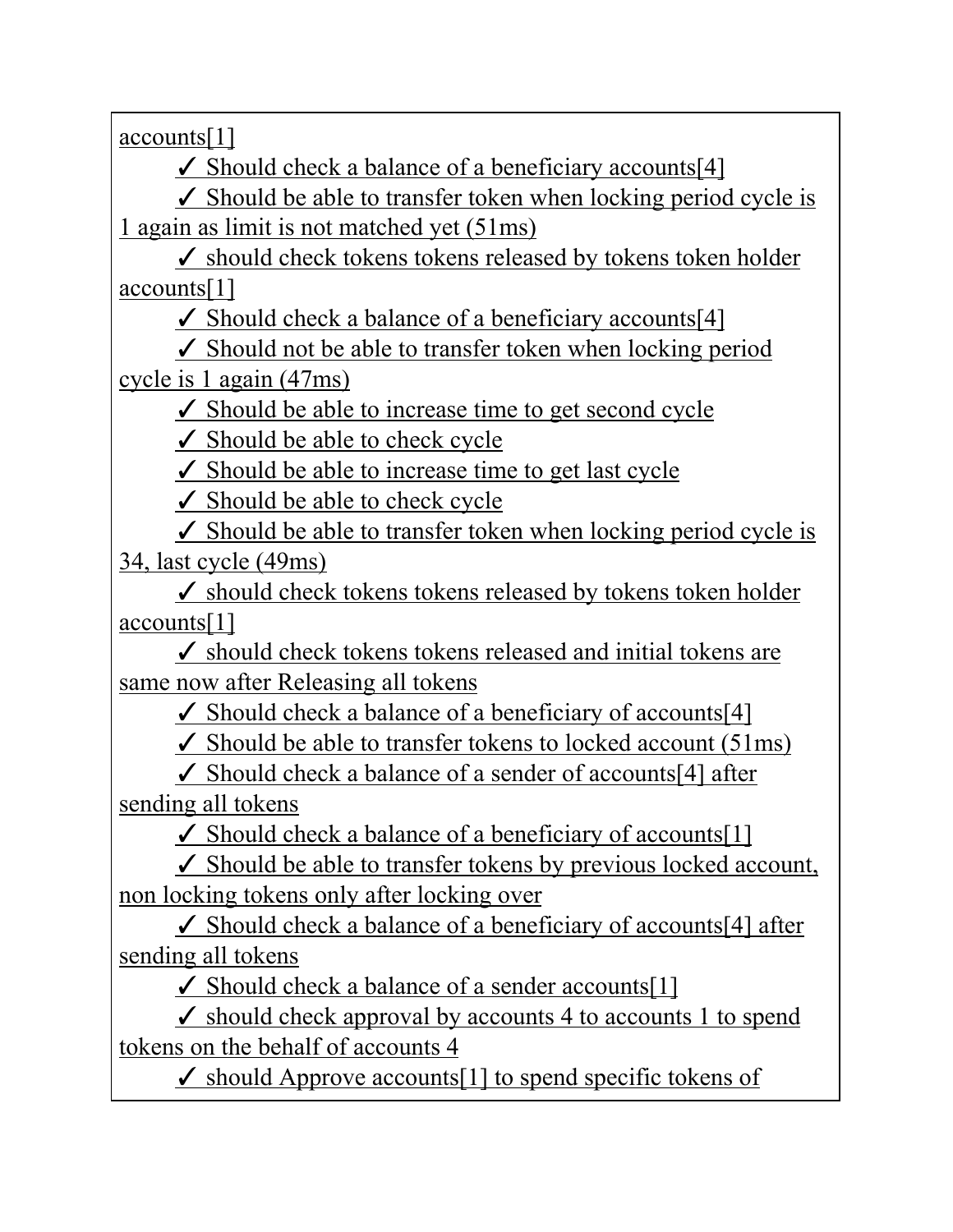accounts[4]

 $\angle$  should check approval by accounts 4 to accounts 1 to spend tokens on the behalf of accounts 4 (42ms)

 $\angle$  should increase Approve accounts[4] to spend specific tokens of accounts[1]

 $\checkmark$  should check approval by accounts 4 to accounts 1 to spend tokens on the behalf of accounts 4 (38ms)

 $\checkmark$  should decrease Approve accounts[4] to spend specific tokens of accounts[1]

 $\checkmark$  should check approval by accounts 4 to accounts 1 to spend tokens on the behalf of accounts 4 (58ms)

 $\checkmark$  should decrease Approve accounts[4] to spend specific tokens of accounts[1]

 $\checkmark$  should check approval by accounts 4 to accounts 1 to spend tokens on the behalf of accounts 4 (50ms)

✓ should Approve accounts[1] to spend specific tokens of accounts[4] agin

 $\checkmark$  should check approval by accounts 4 to accounts 1 to spend tokens on the behalf of accounts 4 (46ms)

 $\checkmark$  should be able to transferfrom accounts[4] to accounts[1]

 $\checkmark$  should check approval by accounts 4 to accounts 1 to spend tokens on the behalf of accounts 4 (50ms)

 $\checkmark$  Should check a balance of a beneficiary of accounts[4] after sending all tokens

 $\checkmark$  Should check a balance of a receiver accounts [1]

 $\checkmark$  Should check a owner of a token before transferring ownership

 $\checkmark$  Should not be able to transfer ownership before

✓ Should be able to transfer ownership before

 $\checkmark$  Should be able to accept transfer ownership before (39ms)

 $\checkmark$  Should check a owner of a token after transferring ownership

 $\checkmark$  Should be able to transfer ownership again to accounts [0]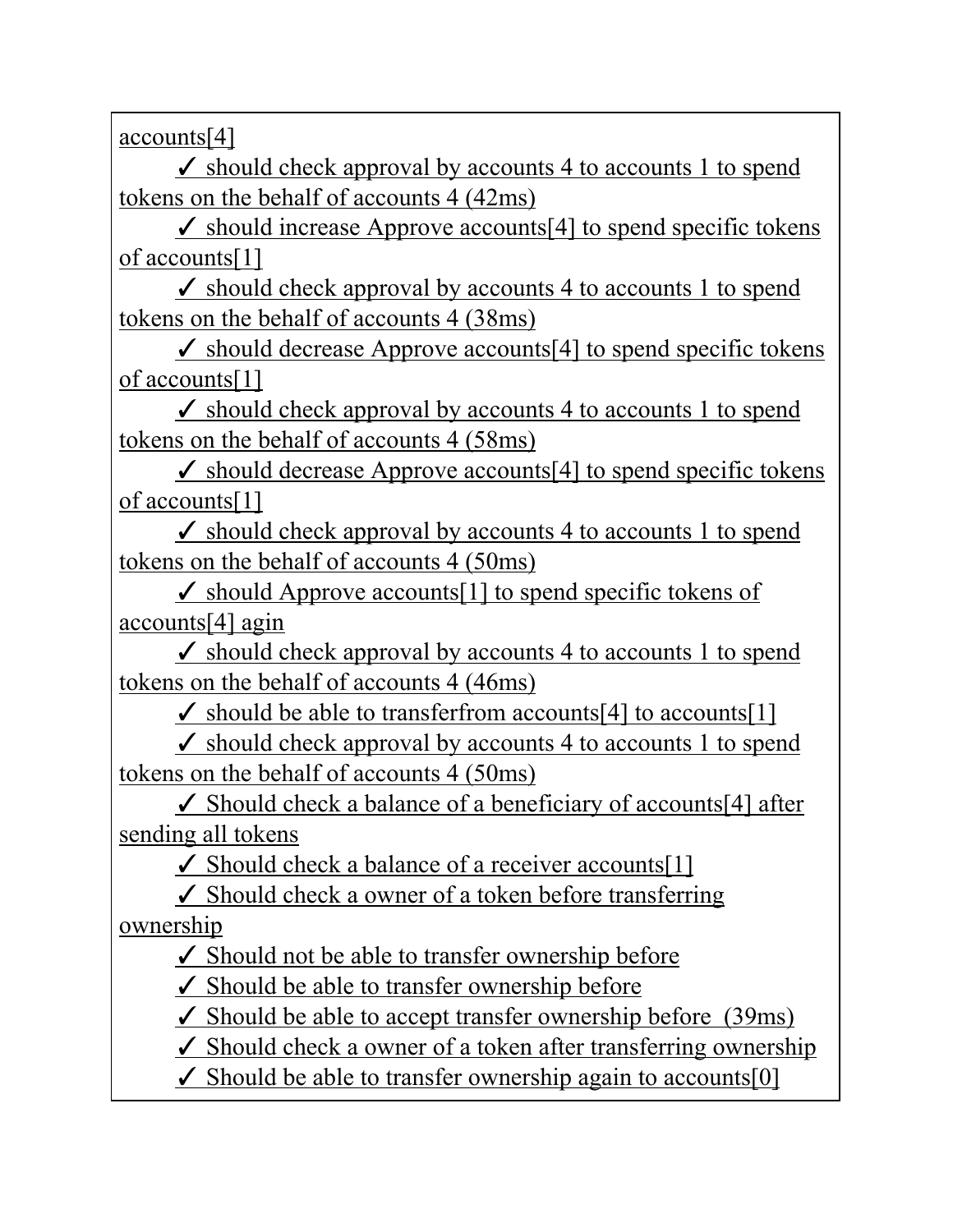(39ms)

 $\checkmark$  Should be able to accept transfer ownership before (41ms)

 $\checkmark$  Should check a owner of a token after transferring ownership

 $\checkmark$  Should Not be able to send token to otc balance higher then user have (44ms)

 $\checkmark$  Should be able to send tokens token by owner only (46ms)

 $\checkmark$  Should check a balance of a owner after sending tokens

tokens

 $\checkmark$  Should check the tokens Token Sent after releasing tokens tokens

 $\checkmark$  Should check a balance of a tokens token receiver

✓ Should check a balance of a accounts[6]

 $\checkmark$  should check approval by accounts 5 to accounts 6 to spend locked tokens on the behalf of accounts 5

✓ should Approve accounts[1] to spend specific tokens of accounts[4]

 $\checkmark$  should check approval by accounts 4 to accounts 1 to spend tokens on the behalf of accounts 4 (40ms)

 $\checkmark$  should check an address is tokens token holder

 $\checkmark$  should check a cycle of locked token Account [5]

 $\checkmark$  should check tokens sent initially tokens tokens to accounts[5]

#### **Contract: rebase Token Contracts**

✓ Should correctly initialize constructor of SYFI token Contract (62ms)

✓ Should correctly initialize constructor of Rebase token Contract (56ms)

✓ Should not be able to call rebaseFunction of token contract when rebase address is not initialised (50ms)

✓ Should not set the address of rebaseContract to token Contract from non owner account (44ms)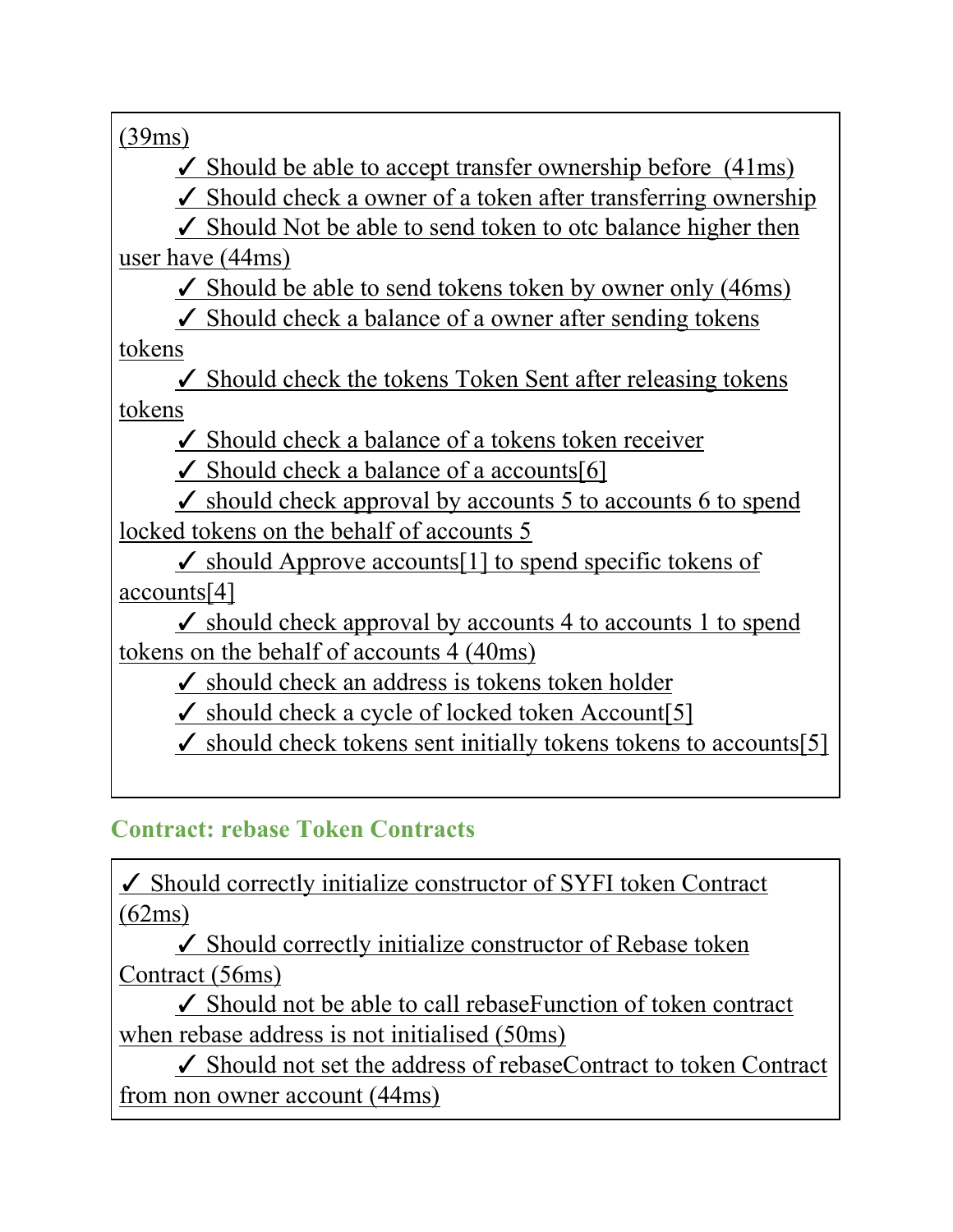✓ Should set the address of rebaseContract to token Contract (43ms)

✓ Should check rebase address in token Contract

✓ Should not be able to call rebaseFunction of token contract by non rebase Contract or by wallet address (43ms)

# **Final Result of Test:**

✓ **149 Passing (3s) PASSED**

❌ **0 Failed**

**Final Result of Test:**

✓ **67 Passing (3s) PASSED** ❌ **0 Failed**